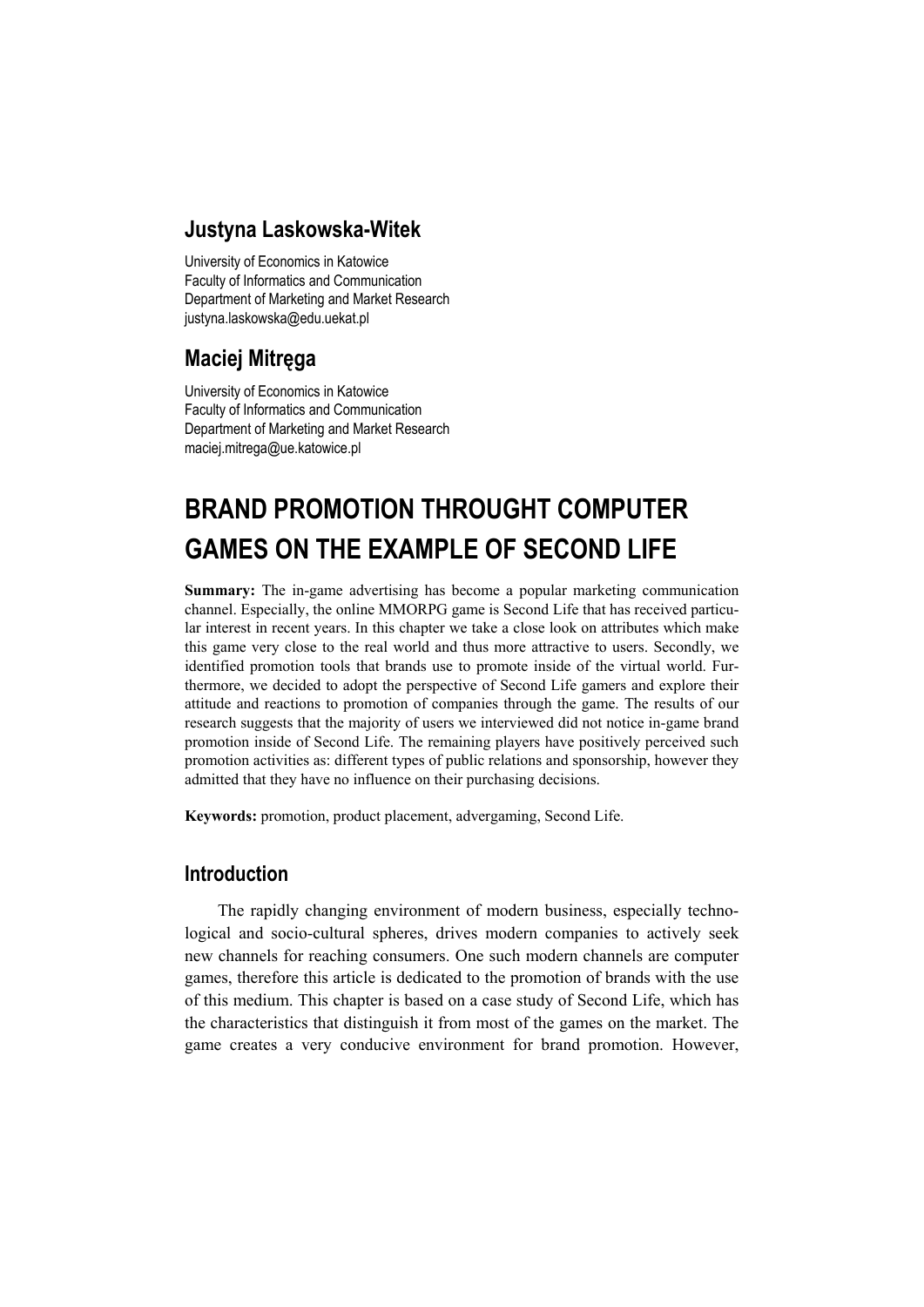some cases of unsuccessful campaigns prove that conducting promotional activities in-game requires adequate knowledge and careful preparation.

The first part of this chapter presents the characteristic of the advergaming and shows the importance of this concept from the perspective of business practice and research in academia. This is followed by the case study of Second Life, where we paid special attention to the aspects of the virtual world in which players operate, including specific communication channels between users and the system of commodity-cash transactions. This study provides the context for the next part of the chapter, in which we discussed the examples of promotional tools that are used inside of Second Life by companies that operate both on a global scale as well as those existing on the Polish market. Subsequently, the results of the few studies that were devoted to the attitudes of the users towards promotional activities in Second Life were reviewed. The chapter ends with a summary, which can provide a reference point for companies interested in advergaming, in particular through Second Life.

### **1. The nature and the significance of advergaming**

Advergaming, the use of computer games as a marketing communication channel, is a relatively young but rapidly growing area of business practice and academic research in the field of marketing [Mitręga, 2012]. Similarly to other marketing strategies and concepts, e.g. customer relationship management [Mitręga, 2006], advergaming is being treated nowadays as the promising tool of achieving competitive advantage when some traditional tools became less effective. In terms of value, the advertising market in computer games is so far relatively small part of the advertising market, but many experts forecast the dynamic growth of this market in the coming years. The report on computer players in Poland indicates that  $75\%$  of Poles have played so far in some games<sup>1</sup>. Women spend less time playing than men and do not play so willingly in console games. However, more often they play in games on mobile and smart phones as well as in games on social networking sites<sup>2</sup>. Furthermore, the results of the research indicates that in relation to the so-called advertising in traditional media (TV, cell phones), on-line in-game advertising, does not cause a strong aversion among customers, but on the contrary in some cases it may even increase the

 $\overline{\phantom{a}}$ 

<sup>1</sup> According to the report PriceWaterhouseCoopers in-game advertising market in the U.S. in 2006 was worth \$ 80 million (50 million in 2005). According to the same report, its value in 2011 is estimated at \$ 950 million [www 12]. 2

NoNoobs.pl (2011), Game Industry Trends 2011, full report is available after registration at: http://www.git2011.pl/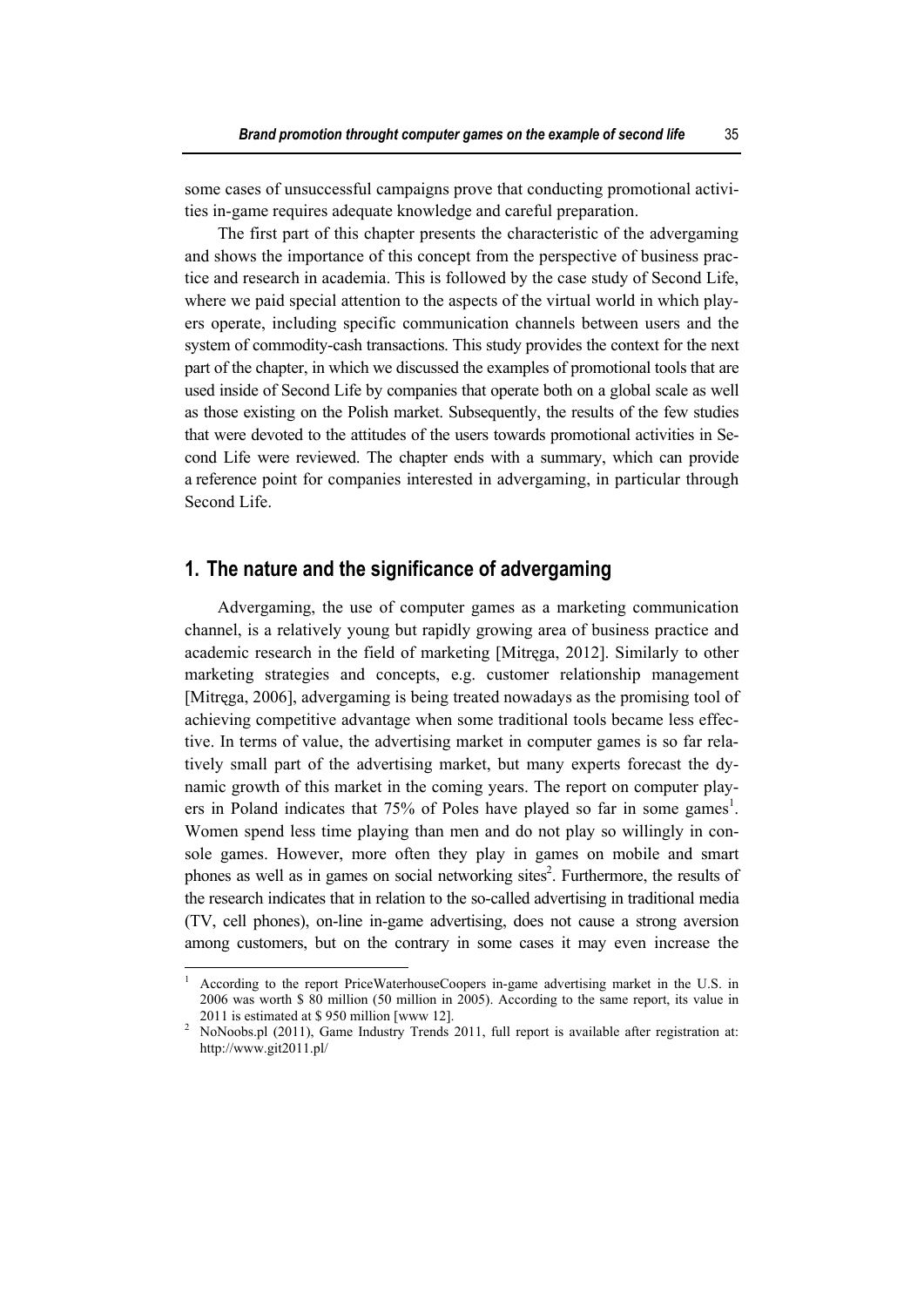pleasure from a computer game [Mitręga, 2012]. All this facts allow us to accept the thesis that computer games have become an attractive communication channel for today's advertisers.

Among the academics the phenomenon of in-game advertising has begun to arouse the interest from the beginning of the XXI century. So far, several studies concerning different aspects of advertising in computer games have been conducted, for example on such phenomena as: the relative effectiveness of brand positioning in computer games [Chaney et al., 2004], the relationship between interactivity of the in-game promotion and its memorability [Grigorovici & Constantin, 2004], the perceived realism of the brand placement in the game content and the level of acceptance of advertising [Nelson, Keum, Yanos, 2004; Chang et al., 2010], the influence of gender on attitude towards in-game advertising (Lewis and Porter, 2010) and the influence of the advertising visibility on brand remembering [Cauberghe and de Pelsmacker, 2010 by Chang et al., 2010]. Studies on the use of games as an advertising channel are in the initial stage as the majority of questions remain unanswered. However, it has been noted that the interest in this subject is constantly growing among academia. The perfect illustration for this statement, was the release of a special issue of the prestigious "Journal of Advertising" that was entirely dedicated to the issues of advertising in computer games<sup>3</sup>.

### **2. The nature and the popularity of Second Life**

Second Life is a computer game and a virtual world in 3D technology at the same time. It is available for users on the Internet [www 19]. In 1991 the company Linden Lab began to work on launching Second Life. The public beta testing of the game had begun in November 2002. It's official version, has been made live on 23<sup>rd</sup> of March 2003 [Rymaszewski et al., 2009]. From the perspective of the player, the world of Second Life is a diverse space that has been divided into regions – geographical and administratively units that different from each other in terms of terrain, urban plan and applicable laws. The access to some areas is restricted due to user characteristics (e.g., age in the case of islands with content is intended only for adults). Researchers who investigate the specificity of the Second Life have noticed that this game can play two roles in the life of the user. First, it can provide an entertainment. Secondly, it may complement and enhance the real world that surrounds the player [Castronova, 2004]. Depending on which function is considered as a dominant, the Second Life is

 $\overline{\phantom{a}}$ 

<sup>3</sup> See 'call for papers' at American Academy of Advertising http://www.aaasite.org/Call\_ For Submissions.html (retrieved: 5.02.2012).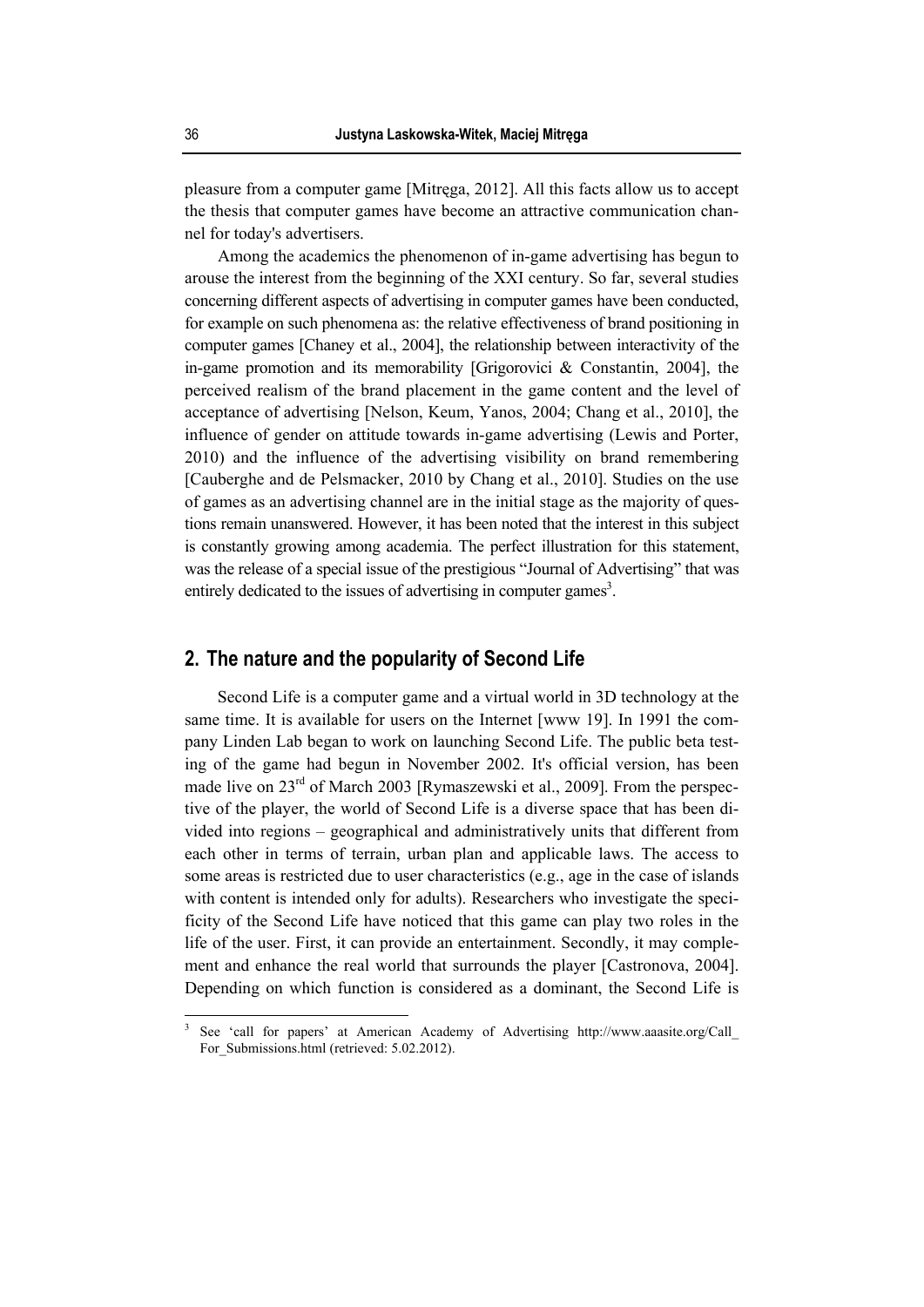described either as an advanced social networking game or as a complex virtual world. On the one hand, Second Life is therefore classified as a particular type of MMORPGs (Massively Mulitiplayer Online Role Playing Game) [www 14]. Many Internet users participate in the game simultaneously. They communicate and direct the activities of self-created fictional characters. The most important features that distinguish this type of a game are: flexibility in creating characteristics and behaviour of characters, as well as the lack of a defined goal of the game [Parmentier & Rolland, 2009]. Second Life is very close to the real world. Players create their virtual representatives, establish and maintain relationships, work, buy and consume virtual goods [Lin 2008]. The fact that the Second Life has specific social and economic system allows us to identify it as a 'metaworld' (or 'metaverse') [Papagiannidis, Baurlakis, Li, 2008]. Such a way of defining Second Life, emphasises its ties to the real world and allows for better understanding of the reasons why it is perceived as an attractive environment for companies who wish to promote their products and services.

One of the reasons for the undoubted popularity of Second Life is the low cost of participation in the virtual world. Basic account is free and it allows players to use all features of the game apart from buying and holding the land [www 19]. During the registration process a user creates an avatar who acts as his immortal representation in the virtual world. Each new player defines the basic characteristics concerning the appearance and the presence of his character such as: name, gender, shape, skin and hair, accessories and animations. Second Life provides players with a wide range of possibilities for enhancing the appearance of an avatar with numerous extras. The most popular are virtual clothes that Second Life residents can purchase in virtual boutiques or design on their own using your computer and graphic skills. The player can also 'equip' his character with some unique behavioural features such as gestures, facial expressions, reactions and elements that will differentiate it from other Second Life residents. The challenge for all new players lies in developing avatar personality and mastering skills such as teleportation, flying, jumping, dancing, communication, and buying and consuming goods [www 5].

Second Life has gained publicity in 2006 due to A. Chung, who was announced the first millionaire with a fortune build in the virtual world [www 4]. Chung drew the attention of the business world to new possibilities that Second Life offers. The number of companies that wish to be present in the virtual space has begun to rapidly increase. Many companies started to consider Second Life as an innovative channel for marketing communication and the ability to conduct online business [www 7], as well as tool to assist the recruitment process [Athavaley, 2007]. Politicians has begun to exploit the virtual world to conduct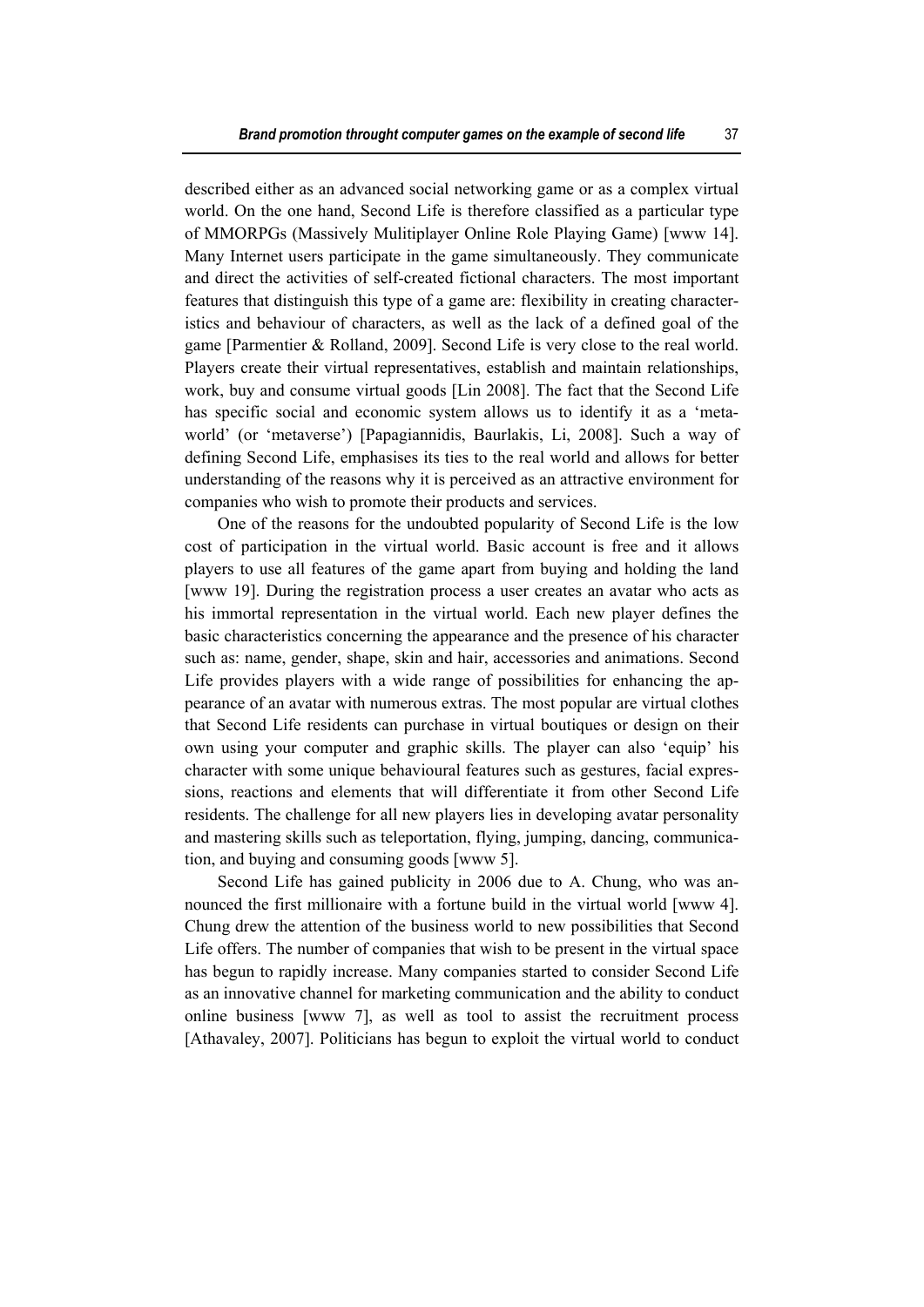election campaigns [www 16]. Also, public institutions, cultural and scientific quickly has found their place in Second Life. Furthermore, numerous organisations and private companies have discovered the potential of Second Life in the provision of educational services [www 18].

Second Life has quickly gained the popularity among the citizens of the United States, the developed countries of Western Europe (Germany, UK, France, Netherlands, Italy), and Japan. A crucial role in popularizing the virtual world among the inhabitants of these regions has been played by factors such as: the advanced state of infrastructure, broadband Internet access and the increasing amount of free time. Second Life attracts mostly young Internet users. The average age of players is 33 years, and as many as 40% of the inhabitants of the virtual world are aged between 23-34. Users of Second Life are both women and men [www 24].

Second Life has now 33 million registered users [www 19]. The monthly number of visitors reaches form 800,000 to over a million users. During the day 10-20 thousands of players log in to the virtual world [www 21]. The vast majority of users make purchases in the virtual world, while 25% also plays the role of vendors and service providers [www 20]. Despite the declining interest in virtual worlds and recession in the global economy, in 2009 the total number of transactions has increased by 65% in comparison to 2008 and has reached \$567 million [www 8].

### **3. Communication and groups in Second Life**

Second Life is a platform that enables communication between users, as well as between companies and consumers [Stuart & Brand, 2008]. Communication in the virtual world is done with the help of such technical solutions as text messages (private response message, chat or group messages, blogs), as well as voice calls and video conferencing. Private message, also known as IM (instant message) is a message directed to the selected avatar, not accessible to other users. This method of communication can be used not only to contact with people from the friends list, but also to chat with the newly met people. In contrary, e-mail messages are sent to players at a specific address, along with the identification number of the sender. This communication channel is also used by the management platform to inform players about the news in the world of Second Life. The conference is a private conversation held by two or more users. The player determines who is to take part in the conference by selecting friends from the list. In addition to private conversations, users can use group chat feature which allows them to have a discussion with several people at the same time.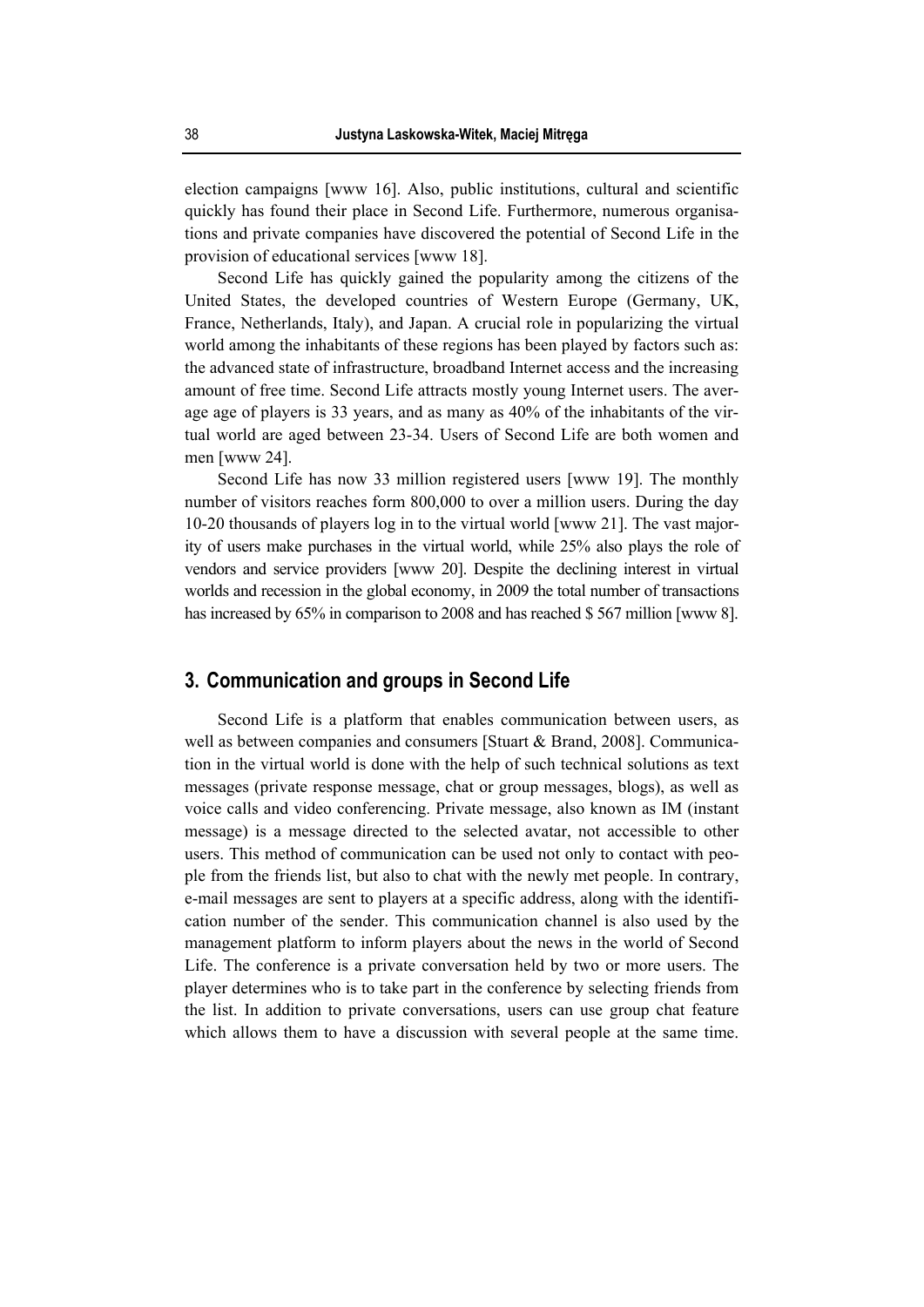Group members communicate using group. A special feature of this form of communication is the ability to add attachments such as facilities, location points, textures and clothes. Moreover, after connecting a computer to microphone, players can carry on real-time conversations with other inhabitants of the virtual world [Lindner & Gillespie, 2007].

An important phenomenon in the world of Second Life is the formation of user groups. The membership in a group allows residents to establish and maintain relationships, as well as achieving personal goals such as gaining access to valuable information [Lindner & Gillespie, 2007]. Table 1 presents some examples of categories of groups in Second Life.

| <b>Types of groups</b> | <b>Characteristics</b>                                                                                                                                                                                                    |
|------------------------|---------------------------------------------------------------------------------------------------------------------------------------------------------------------------------------------------------------------------|
| Shopping centers's     | Usually created by the mall owner. The group purpose is to limit the                                                                                                                                                      |
| groups                 | number of player who can sell good in the shopping center                                                                                                                                                                 |
| Role-playing games     | Members perform certain functions and special tasks for the group                                                                                                                                                         |
| groups                 |                                                                                                                                                                                                                           |
| Fan's groups           | Members are focused around a specific artist and create his fan club.<br>Group is a channel of communication between the artist and his<br>fans. It provides information about events such as concerts and<br>exhibitions |

Table 1. Examples of group types in Second Life and their characteristics

Source: Based on [Lindner & Gillespie, 2007, pp. 88-89].

# **4. The market system of Second Life**

Second Life has its own economic system with the virtual market that is based on the laws of supply and demand, and commodity-monetary exchange. The basic measure of the Second Life's economy is the gross domestic product. In 2007, the GDP of Second Life was around \$ 60 million [Rymaszewski et al., 2008]. All commodity-monetary transactions in Second Life are held by Linden Dollars (L \$) that are exchangeable to some national currencies in the real world. The exchange rate depends on the supply of money and the ratio between the number of active users and the number of premium accounts [www 13; www 2]. The Table 2 shows an example of Linden Dollar's exchange rates.

| Currencv   | <b>Sell (1000LS)</b> | <b>Buy (1000 LS)</b> |
|------------|----------------------|----------------------|
| <b>EUR</b> | 3.30                 | 3.40                 |
| USD        | 4.30                 | 3.20                 |
| <b>PLN</b> | 14.00                | 10,00                |
| GBP        | 2.64                 | 2,00                 |

Table 2. Linden Dollar exchange rates for national currencies dated 6.04.2013.

Source: Based on [www 16].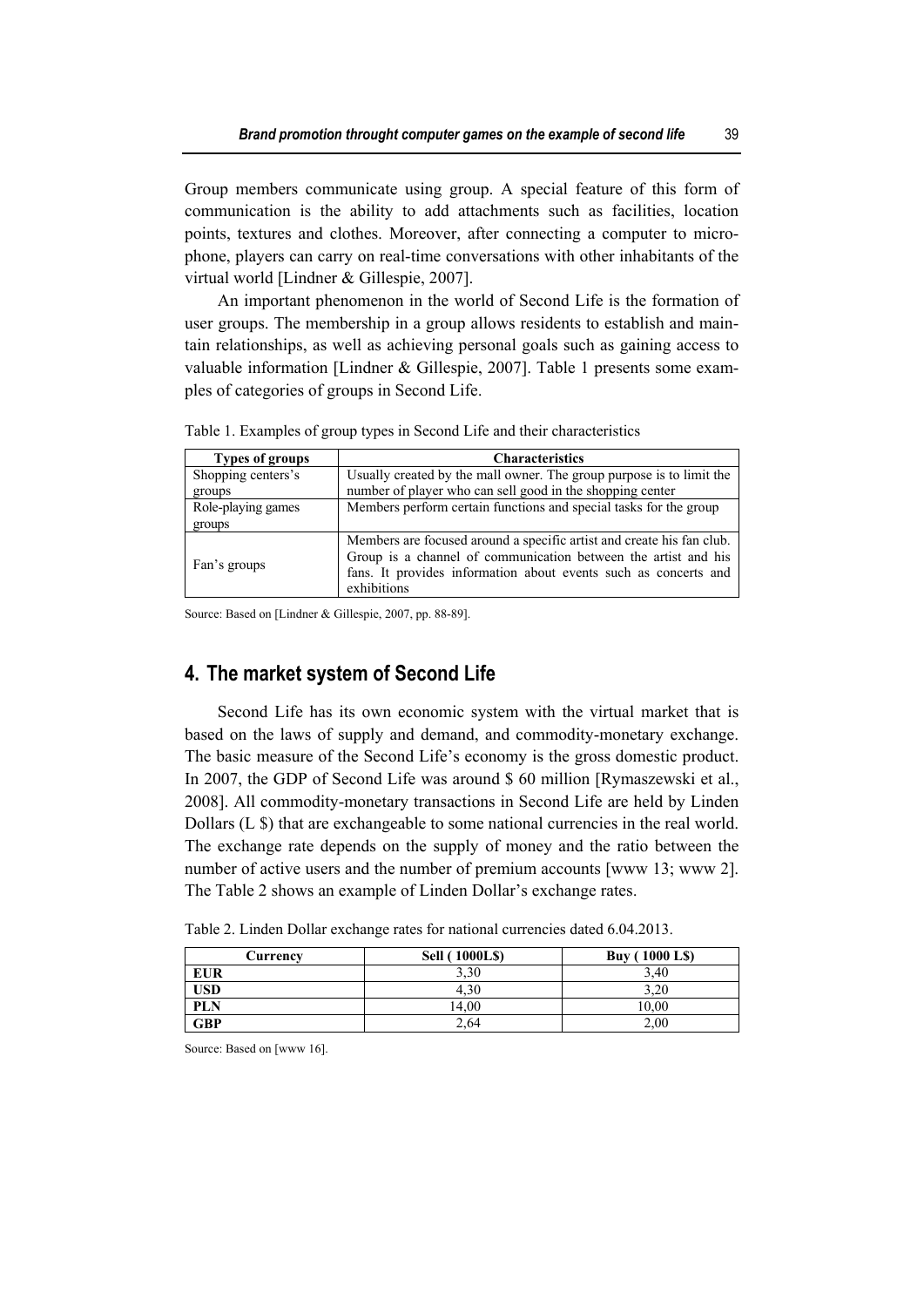There are basically two ways to obtain Linden Dollars. The first one is by exchange of real currency via the Lindex exchange office. Exchange operations can be carried out using PayPal and SMS, as well as credit cards [MacKenzie, Buckby, Irvine, 2013]. The second possibility is to earn Linden Dollars inside the virtual world by: taking up work, running your own virtual business, turning virtual property, participating in special games, etc. [Lindner & Gillespie, 2007]. Starting your own business in Second Life is free from formalities. The player can, for example, create and sell virtual products [Papagiannidis, Baurlakis, Li, 2008]. A resident of the virtual world can also buy and sell real estate, as well as lease them to individuals or businesses [Barnes & Mattsson, 2011]. Another method of gaining money in the game is 'camping', that consists in performing a specific activity (standing, sitting, or dancing) in a designated place and for a specified period of time. On the other hand, entrepreneurs use camping to drive traffic to the new restaurants and shops. Having a sufficiently large sum of Linden Dollars, allows residents to freely modify the avatar's appearance and the virtual environment through the purchase of virtual goods. Second Life users can buy items in department stores inside the virtual world, as well as through the on-line shop – Second Life Marketplace [Guo & Barnes, 2007; Shelton, 2010].

### **5. Promotional activities carried out by companies in Second Life**

Due to its characteristics Second Life is an attractive space for companies and organisations of various types to conduct promotional activities [Kleeberger, 2002; Barnes, 2007]. First of all, the platform supports both mass and direct communication with potential customers [Bray & Konsynski, 2007] through multimedia message that combines text, images, and music. Furthermore, the existence of groups and communities in the Second Life helps companies to simultaneously reach many players who share the same or similar values, characteristics or needs [Lindner & Gillespie, 2007]. Secondly, the virtual world allows users not only to express themselves, but also to create an alter ego on the Internet [Hemp, 2006]. Avatars represent dreams and aspiration of players, while brands and products serve as the attributes of their identity. Therefore, the real bond between the consumer and the brand can be developed [Cyran & Piotrowski, 2007].

Promotion of a product or company inside Second Life is a goal-oriented action. Among the objectives of promotion in the virtual world are the following: building a image of the brand/company, product positioning, raising awareness of the company and its offer, increasing sales, and boosting word-of-mouth communication [Lindner & Gillespie, 2007; www 11]. Second Life offers entre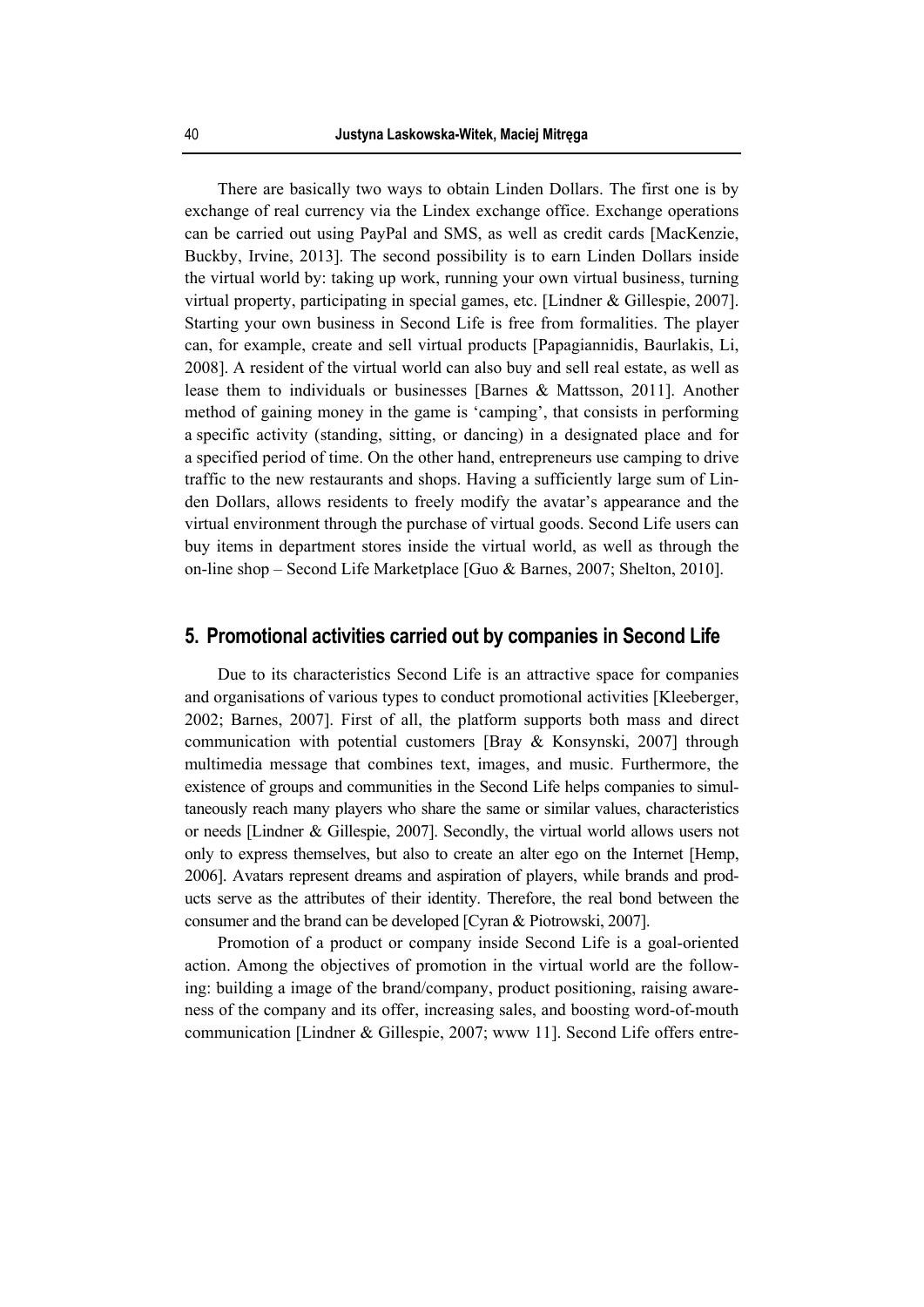preneurs a wide range of promotion tools. Due to the realism of the virtual world, these instruments can be assigned to four categories: advertising, sales promotion, public relations and direct marketing [Kotler, 1994]. The most common forms of advertising in Second Life are billboards, banners, screens and neon lights on virtual buildings. Sometimes companies decide to create a branded vehicles or to use virtual mass media (e.g. they post advertisements in newspapers or on Second Life radio). Advertisers can use paid ads in location search engine. Another instrument is sales promotion that can be carried out by sampling real products or offering deals and coupons for shopping in reality. Enterprises operating in the virtual world often use the tools of public relations and sponsorship. First of all, companies establish contacts with the representatives of Second Life's media, collaborate with local communities and interest groups. In addition, they try to draw the attention of consumers by organising exhibitions, cultural and sporting events, lectures and talks, as well as by reconstructing cities from popular movies or creating branded islands serving as entertainment centers. Furthermore, some businesses decide to conduct activities in the field of direct marketing. For example, they establish company headquarters in Second Life or get involved in group discussions [Cyran & Piotrowski, 2007; www 22; Barnes & Mattsson, 2008; Rymaszewski et al., 2008; www 23].

Moreover, the relatively commonly used method is viral marketing. It involves the use of all available methods of communication (e.g. e-mail, instant messaging and chat rooms) in order to transmit a controversial, attractive promotional message from one user to another. 'Virus' is an interesting or shocking idea, game, animation, video, image, spot, song, poem or message that Internet users share with each other [Chaffey et al., 2006; Ho & Dempsey, 2010]. A popular form of conducting activities in the field of viral marketing is to make use of avatars who are opinion leaders in their communities. In addition, many companies try to create and distribute interesting video content, actively participate in the Second Life forum and take care of the regular appearance of a brand on blogs.

Since the beginning of the Second Life enterprises from various industries perceived this platform as an opportunity to promote their products. Figure 1 shows a gradual entry of well-known companies into the virtual marketplace.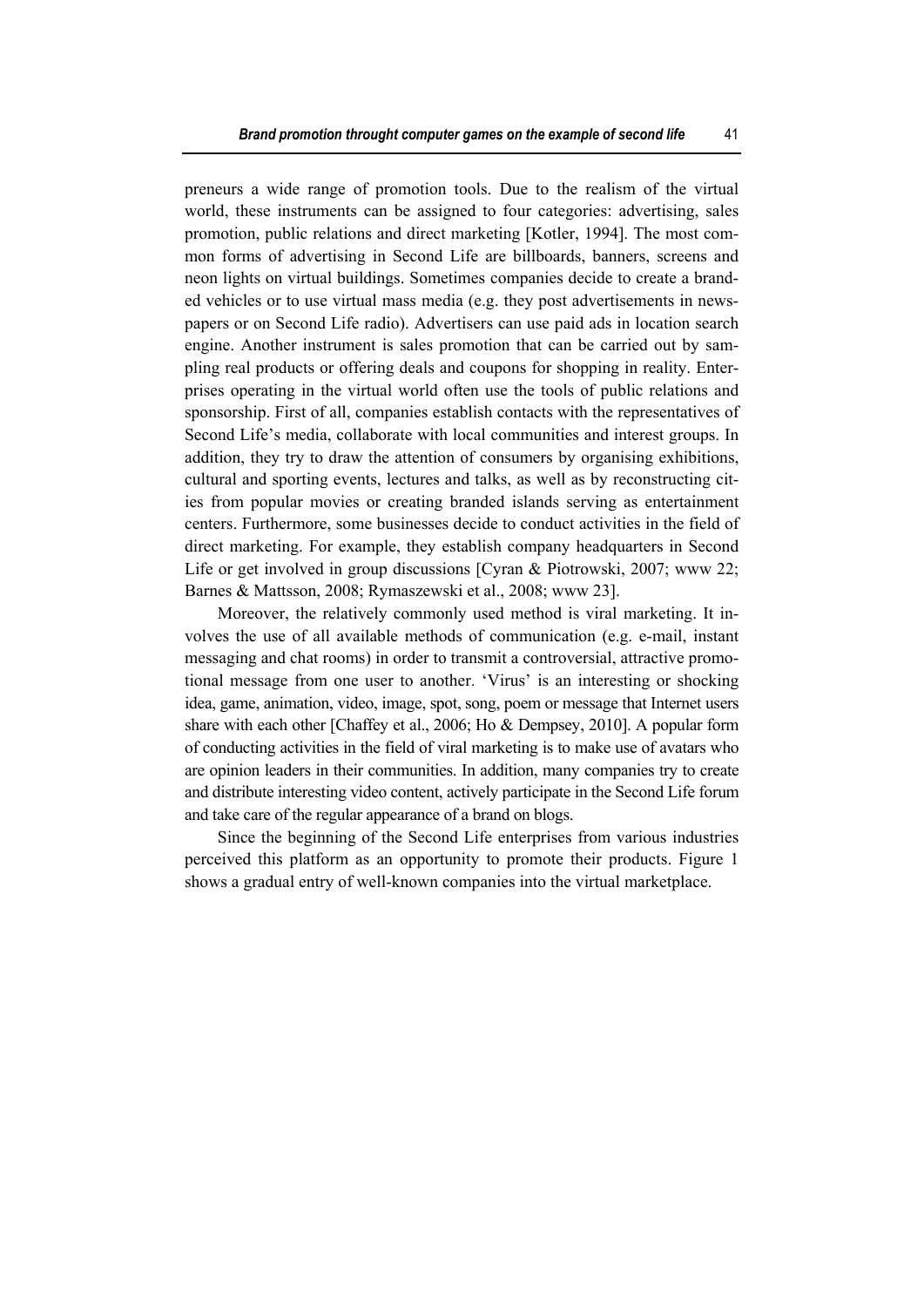

Fig. 1. Retailed brands in Second Life Source: Kelly & Rhind [2007, p. 16].

A common practice is to organise special events in the virtual world to promote new products. In August 2007, Penguin Books and Rivers Run Red prepared a virtual meeting with William Gibson, the author of *Spook Country*. Similarly acted Bantam Books publishing house while promoting the book *The Good Boy* by Dean Koontz [Kelly & Rhind, 2007]. Whereas, the producer of the film *Harry Potter* organised the world premiere of the first part of the adventures of the young wizard on a virtual screen IMAX [www 3]. Another example of such activity was a music festival, sponsored by the British newspaper "The Guardian" in collaboration with Intel [Kaplan & Haenlein, 2009].

Some of the well-known companies have decided to invest in Second Life and buy their own locations inside the game. 'Branded island' is a place where residents of the virtual world relax, play, purchase virtual products, and, above all, create a community that is strongly associated with the brand. We can find here for example 'Playboy Island', as well as islands owned by: Sony Ericsson, Mazda, Sony BMG and Reebook [Barnes & Mattsson, 2011]. The total cost of creating a branded island can reach U.S. \$ 200 000 [Kaplan & Haenlein, 2009].

As the popularity of Second Life was growing, the number of companies that wanted to setting up shops in the virtual world was increasing. American Apparel, Lacoste, Adidas and Reebook were the first firms that started to sell virtual products in their own virtual stores. One of the major projects was shop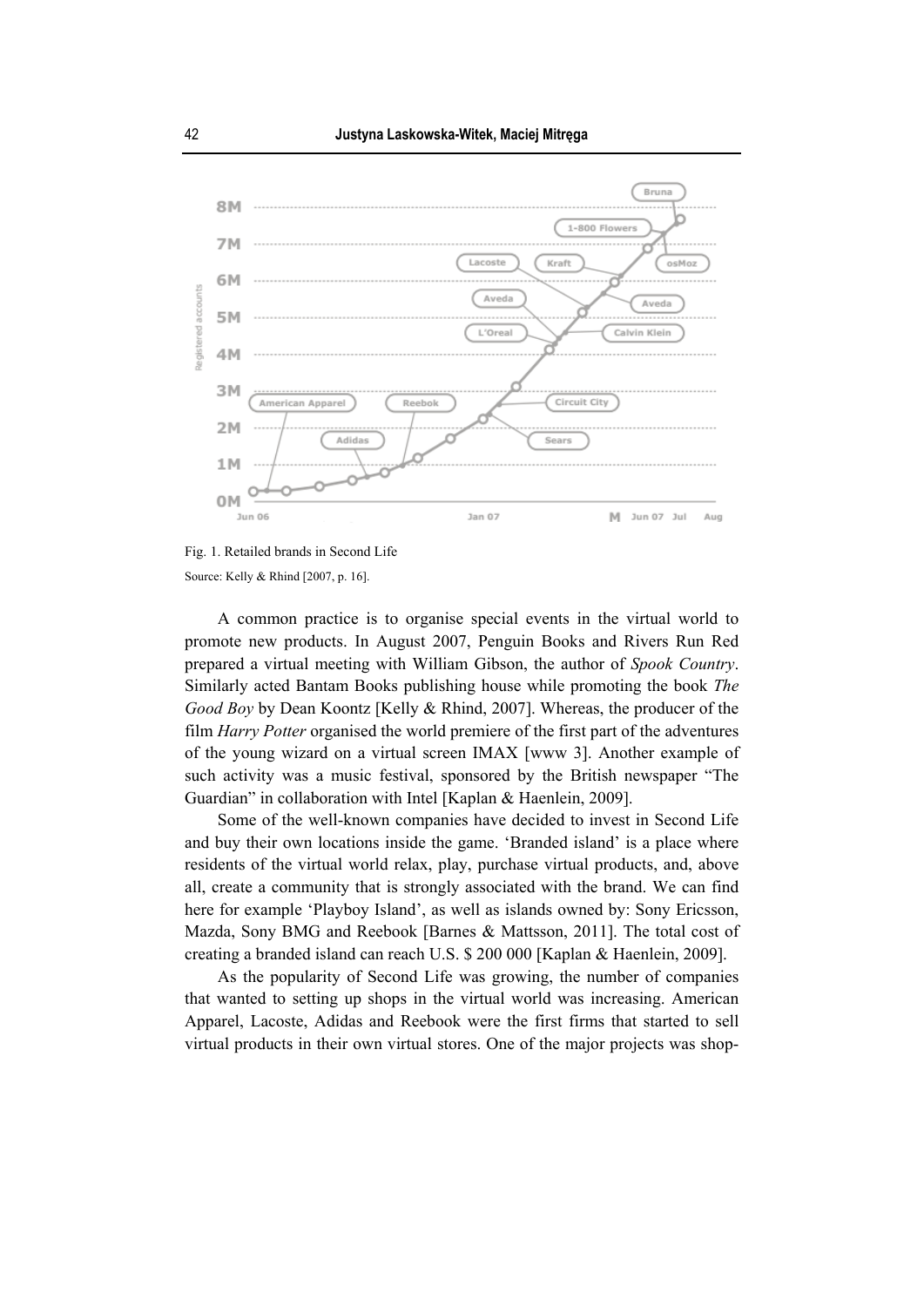ping mall Sears Virtual Home that was created as a result of cooperation between Sears and IBM. The center had several floors and digital exhibition halls. It provided such products as home appliances, electronics, furnishings and lot more [Rymaszewski et al., 2009]. Another example comes from Kraft Foods. This company opened a supermarket 'Phil's Supermarket', together with the famous nutritionist Phi Limpert [www 9].

Another way to promote in Second Life is to organise competitions. L'Oreal Paris, with the support of a virtual modeling agency Aspire!, organised the competition for the face of 'L'Oréal Paris Glamour Fashion Show'. The winner, Isabella Sampaio, received a year's supply of L'Oreal Paris cosmetics and a photo session. The photos of her avatar were published on L'Oreal Paris website. The same tactics applied Coca Cola. The participants of the 'Coca-Cola: the Virtual Thirst' was to create a project of virtual machines for beverages [Kelly & Rhind, 2007].

Despite the lower interest of Second Life in Poland, compared with the United States or Germany [www 23], also some Polish companies and organisations have decided to take advantage of the promotional opportunities that the games offers. Elektrociepłownia Wybrzeże had a virtual office and provides Second Life residents with heaters. The owners of Gratka.pl – an on-line classified ads service, also had promoted their services inside the game. The company created a network of virtual offices. The inhabitants of the virtual world could post classified ads and use information boards free of charge [www 10]. Another example of a company that entered the virtual world was Play. The mobile phone operator created a music club 'Play' and a showroom [www 1]. Furthermore, even some political parties tied to include Second Life based promotion into their marketing communications plan. Sojusz Lewicy Demokratycznej wanted to refresh its image by creating a virtual parliamentary office [www 17]. Furthermore, the virtual replica of Standion Narodowy in Warsaw was build. Stadium Eurofun 2012 i the largest sport facility in Second Life. So far, two events were held here. The first one was a virtual concert of Aga Zaryan. The second event was a conference with politicians and football players [www 6].

It can be assumed that Second Life is an attractive and innovative marketing communication channel. However, the platform has some important limitations, which include mainly the inability to reach out all age groups and people who do not have the access to the Internet. Moreover, promotion activities inside the game are difficult to measure thus we are unable to evaluate campaign effectiveness.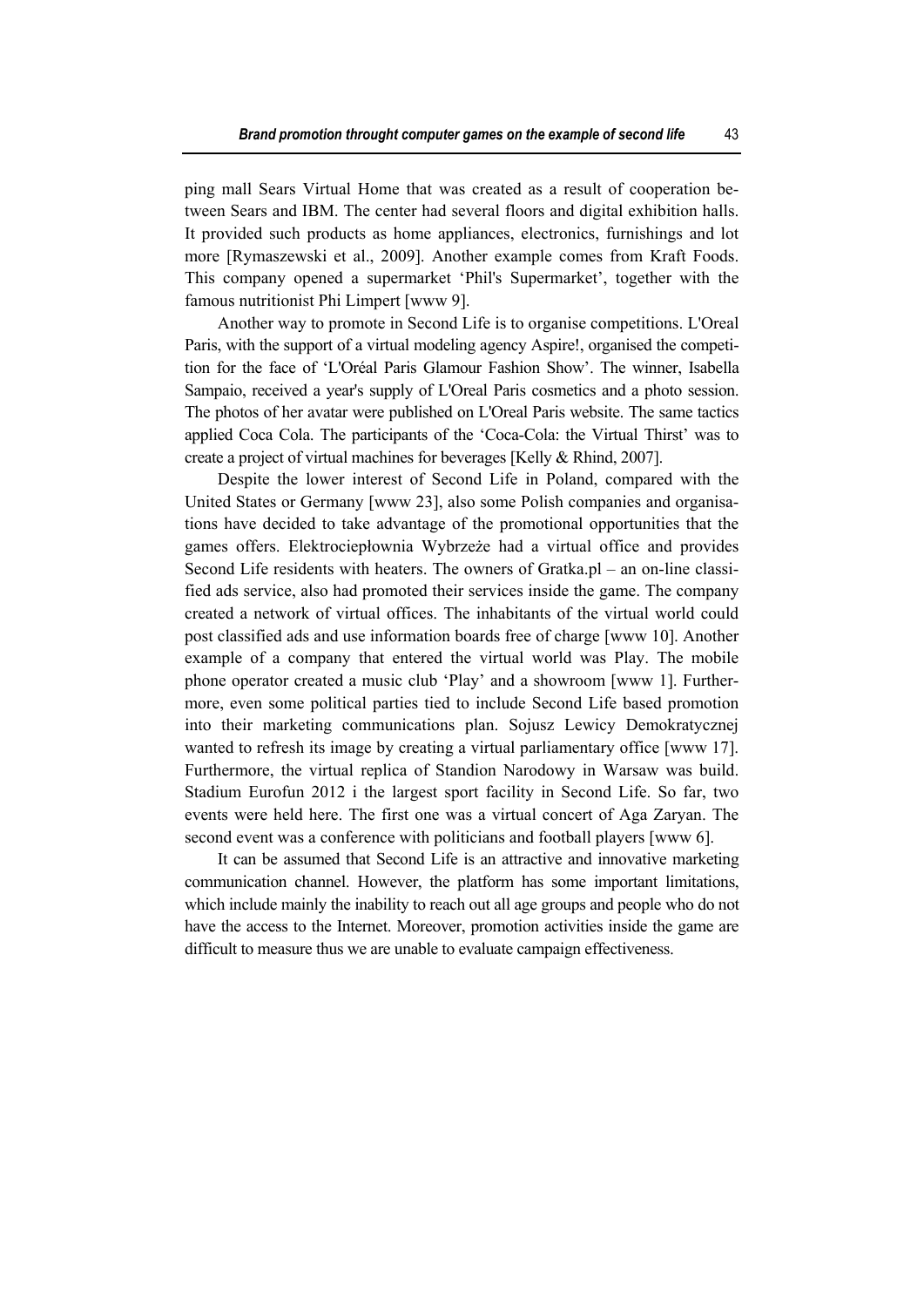### **6. Players attitudes towards promotion in Second Life**

Although many well-known companies have decided to use Second Life as a marketing communication channel, there are relatively few publications on this subject, in particular on the players attitudes towards promotion in Second Life [Barnes & Mattson, 2008; Barnes & Mattsson, 2011].

The results of a survey conducted by The Brand Science Institute among 200 users of Second Life shows that 42% of players did not notice any promotional activities performed by companies listed in the questionnaire, while 72% of the players who did were disappointed with their promotion in the virtual world [www 15]. The exploratory research, that was conducted by the co-author of this chapter, confirmed this trend. The study was performed in 2012 among users of Second Life with the use of an on-line survey.

The results of the study indicated that nearly one-third of respondents did not notice promotional activities of companies in Second Life. The remaining players had difficulties with an indication of the specific promotion examples they remember form the virtual world. The surveyed players pointed out names of several companies that are present in Second Life: Nike, Durex and Coca- -Cola. Polish respondents noted also Gratka.pl and Play. According to respondent's opinions, the most commonly used tools for business promotion in Second Life are banners, screens, billboards and posters and virtual products.

Nearly half of respondents identified their attitude towards promotion in Second Life as a positive. Players prefer when firms use different types of public relations and sponsorship, such as film reconstructions, virtual cities and islands, as well as all kinds of special events. Furthermore, positive emotions are aroused by virtual stores, corporate offices, virtual products that complement Second Life with the elements from the real world. It has been observed that all above-mentioned forms of promotion were also evaluated by respondents for the best match for the graphic design and characteristic of the game. The results suggest that the most negatively perceived actions by members of the Second Life community is viral marketing, that was rated for the least suited to the game environment.

Most of the surveyed users of the virtual world have never made a purchase under promotion through Second Life. Of those who made such purchases at least once, the largest group of users were aged between 25 and 35 years old and was residenting in a virtual world a few hours a day. The results of the survey shows that respondents most often made purchase under the influence of sales promotion tools, especially virtual products. Public relations and sponsoring played a secondary role. It was noticed that the most commonly used by businesses promotion tools (like: banners, screens, billboards and posters) do not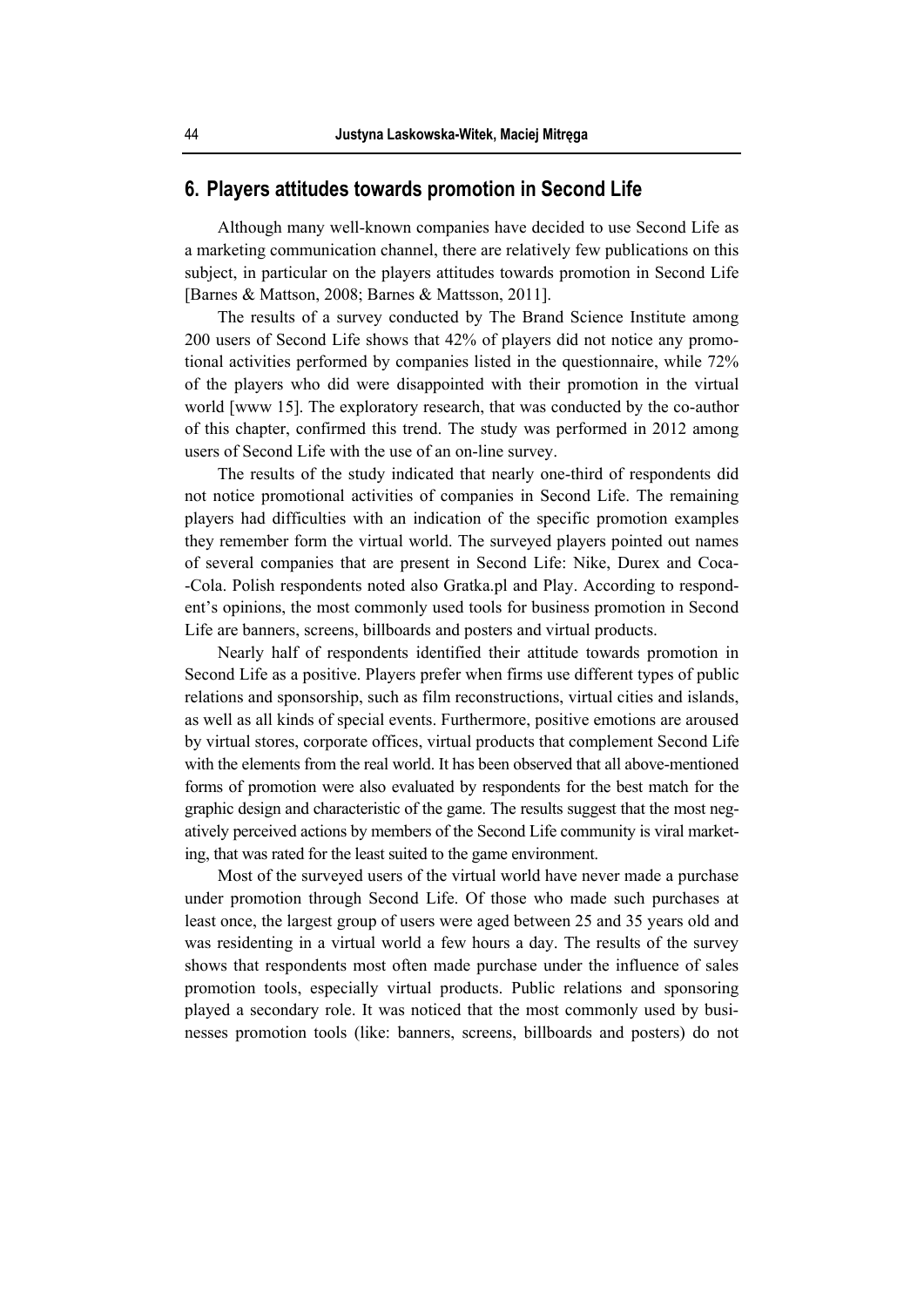belong to the most highly rated by users and the best adapted to the specificities of Second Life (like: film reconstructions, virtual island, cultural and sports events). This discrepancy may significantly reduce the effectiveness of promotion tools used inside the game. The survey, as well as direct interviews with residents of the virtual world, has indicate that that promotion in the virtual world requires companies to better understand the game, and characteristics and preferences of users. This conclusion is consistent with the results of a study conducted by S. Barnes and J. Mattsson [2011] on a sample of 211 users of Second Life, on factors that determine the match between the real brand and the virtual world. These researchers found that brand value perceived by the players is determined by two elements. The first one is a 'category  $fit' - a$  fit between the industry of the brand and the virtual world. It is defined by the similarity between real and virtual category of company products, as well as the ability to use resources owned by the company to introduce the brand into Second Life. The second factor is an adjustment of the real brand to the game in terms of emotion, practices and logic (called 'channel extension fit'). It determines whether the brand fits into the context of the virtual world [Barnes & Mattsson 2011].

### **Conclusions**

Even large and well-known companies should carefully prepare promotion campaigns inside computer games. It is necessary for marketing managers to track results of research on the attitudes of Internet users towards advergaming. Previous studies were mostly exploratory, however, we expect a dynamic increase in research in this area in the coming years. Lack of understanding Second Life characteristic leads to unsuccessful campaigns, as in case of AOL, American Apparel and Reebok. These companies need to decide to withdraw from the virtual world. It can be assumed that their activity in Second Life has brought more disadvantages than advantages.

Despite the danger of failure, which is an immanent feature of entrepreneurship, computer games are interesting and flexible alternative to so-called traditional media in terms of marketing communication. Computer players, as opposed to television or mobile phone users, are still quite positive about brands positioning inside games worlds. Games are today more advanced and better addresses the real world, thus the presence of real brands in these games can be seen by the players as the game producers striving to increase the realism of the game. While the game Second Life has become a brand itself and now we even talk about 'games alike Second Life', advertisers should take into not only the promotion in Second Life, but also in other games of this type (e.g. SIMS series).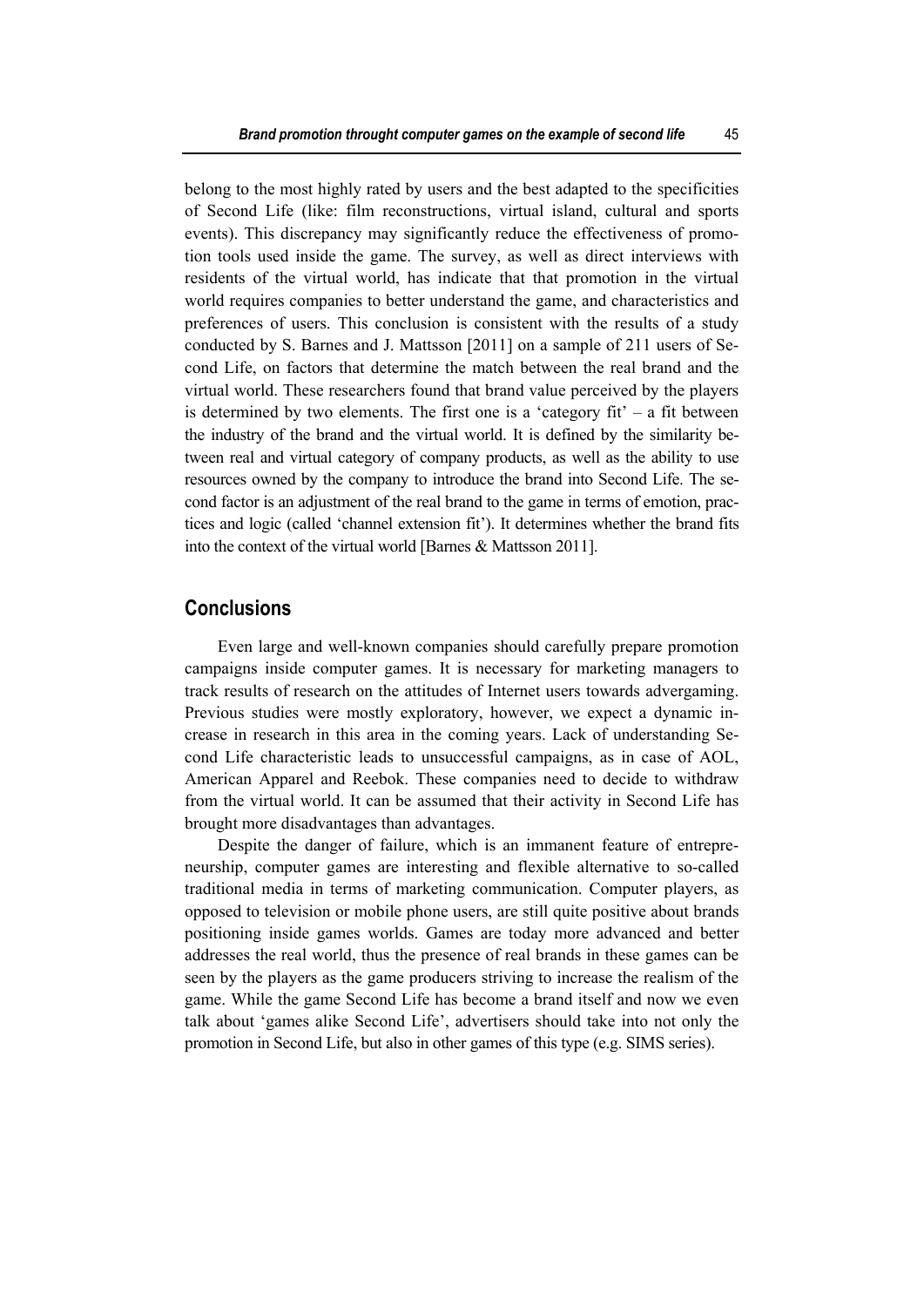### **References**

- Athavaley A. (2007), *A job interview you don't have to show up for*, "The Wall Street Journal", No. 20/6, p. 01.
- Barnes J.S. & Mattsson J*.* (2008), *Brand value in virtual worlds: An axiological approach*, "Journal of Electronic Commerce Research", No. 9, pp. 195- 206.
- Barnes J.S. & Mattsson J. (2011), *Exploring the fit of real brands in the Second Life virtual world*, "Journal of Marketing Management", No. 27, pp. 934-958.
- Barnes S.J. (2007), *Virtual worlds as a medium for advertising*, "The Data Base for Advances in Information Systems", No. 38, pp. 45-55.
- Bray D. & Konsynski B. (2008), *Virtual worlds: mutli-disciplinary research opportunities*, "The Database for Advanced Information Systems", No. 38.
- Castronova E. (2004), *The right to play*, "New York Law School Law Review", No. 49, pp. 185 -210.
- Cauberghe V. & Pelsmacke P. de (2010), *The impact of brand prominence and game repetition on brand responses*, "Journal of advertising", No. 39, pp. 5-18.
- Chaffey D., Ellis-Chadwick F., Mayer R. & Johnston K. (2006), *Internet marketing. strategy, implementation and practice*, Pearson Education, Harlow.
- Chaney I.M., Lin K.H. & Chaney J. (2004), *The effect of billboards within the gaming environment*, "Journal of Interactive Advertising", No. 5, pp. 54-69.
- Chang Y., Yan J., Zhang J. & Lou J.(2010), *Online in-game advertising effect: examining the influence of a match between games and advertising*, "Journal of Interactive Advertising", No. 11, pp. 63-73.
- Cyran M., Piotrowski M. (2007), *Budowanie marki w Second Life*, "Marketing w Polsce", nr 11, pp. 34-37.
- Grigorovici D.M. & Constantin C.D.(2004), *Experiencing interactive advertising beyond rich media: impacts of ad type and presence on brand effectiveness in 3D gaming immersive virtual environments*, "Journal of Interactive Advertising", No. 5, pp. 22-36.
- Guo Y. & Barnes S.(2007), *Why people buy virtual items in virtual worlds with real money*, "The Data Base for Advances in Information System", No. 38, pp. 69-76.
- Hemp P. (2006), *Avatar-based marketing*, "Harvard Business Review", No. 84, pp. 48-56.
- Ho C.Y.J. & Dempsey M. (2010), *Viral marketing: motivations to forward online content*, "Journal of Business Research", No. 63, pp. 1000-1006.
- Kaplan M.A. & Haenlein M. (2009), *The fairyland of Second Life: Virtual social worlds and how to use them*, "Business Horizons", No. 52, pp. 563-572.
- Kelly T.S. & Rhind A. (2007), *Marketing in Second Life and other virtual worlds*, media contacts – Havas Digital, http://mediacontacts.com/images/common/mc-insight/mcinsight–ontubro.pdf (retrieved: ).
- Kleeberger J. (2002), *Online-gaming as a marketing and sales catalyst*, Department of Media and Communication, University of St. Gallen.
- Kotler P. (1994), *Marketing. Analiza, planowanie, wdrażanie i kontrola*, Gebethner i Ska, Warszawa.
- Lewis B., Porter L. (2010), *In-game advertising effects: examining player perceptions of advertising schema congruity in a massively multiplayer online role-playing game*, "Journal of Interactive Advertising", No. 10, pp. 46-60.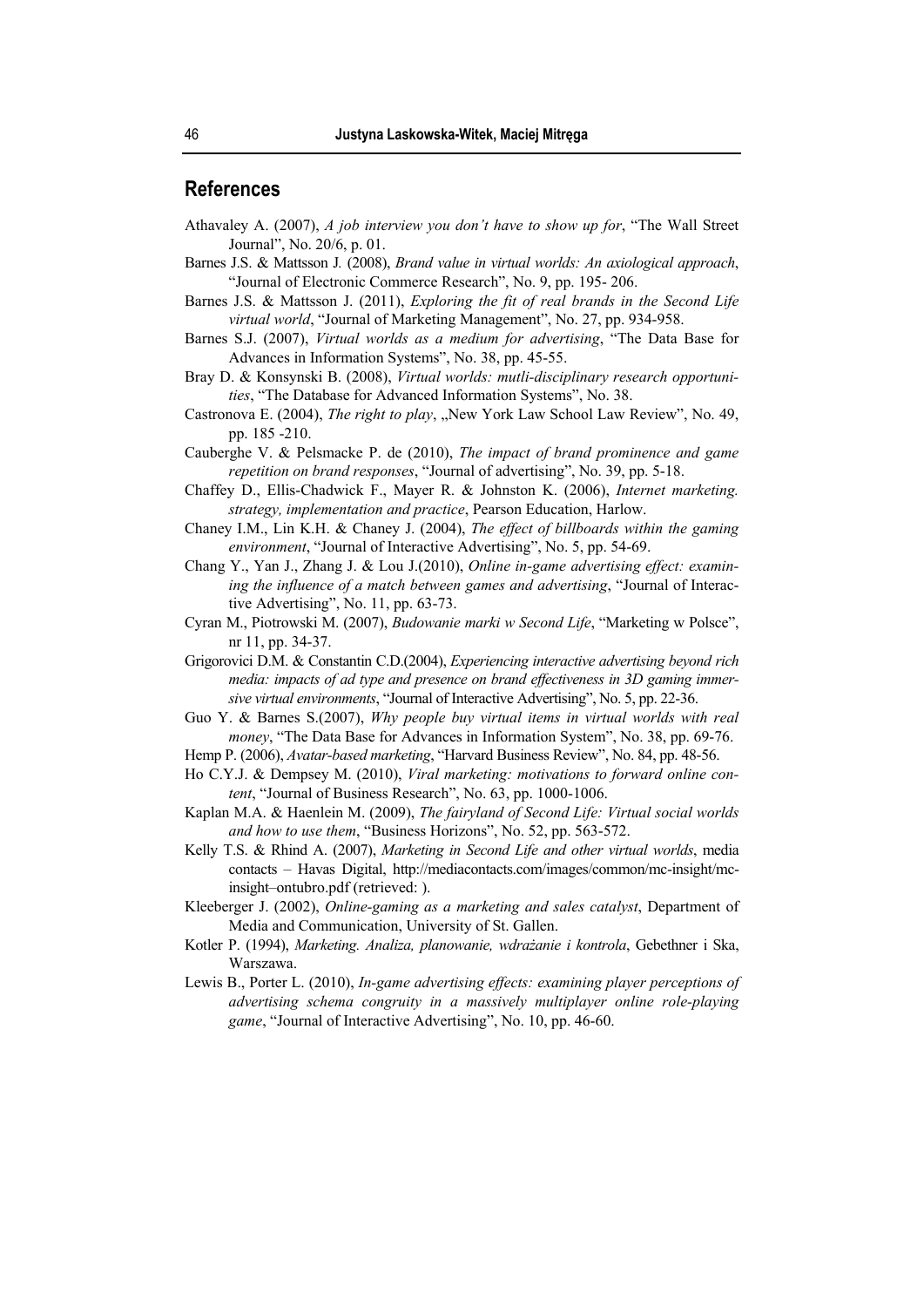- Lin C.A. (2008), *Virtual consumption: A second life for earth?*, "Brigham Young University Law Review", No. 1, pp. 47-114.
- Lindner J. & Gillespie J. (2007), *Second Life życie, miłość, zarabianie pieniędzy*, Wydawnictwo Best Press, Warszawa.
- MacKenzie K., Buckby Sh. & Irvine H. (2013), *Business research in virtualworlds: Possibilities and practicalities*, "Accounting, Auditing & Accountability Journal", No. 26, pp. 352-373.
- Mitrega M. (2006), *Building strong relationships between services' providers and consumers: Evidence from Poland*, "Transformations in Business & Economics", No. 5, Iss. 2, pp. 148-62.
- Mitręga M. (2012), *Reklama w grach komputerowych wstępne badania postaw graczy w Polsce*, "Marketing i Rynek", No. 6, pp. 30-36.
- Nelson M.R., Keum H. & Yaros R.A. (2004), *Advertainment or adcreep? Game players' attitudes toward advertising and product placements in computer games*, "Journal of Interactive Advertising", No. 5, pp. 3-21.
- Papagiannidis S., Bourlakis M. & Li F. (2008), *Making real money in virtual worlds: MMORPGs and emerging business opportunities, challenges and ethical implications in metaverses*, "Technological Forecasting & Social Change", No. 75, pp. 610-622.
- Parmentier G., Rolland S. (2009), *Consumers in virtual worlds: Identity building and consuming experience in Second Life*, "Recherche et Applications en Marketing", No. 24, pp. 43-55.
- Rymaszewski M., Au J.W., Wallace M., Winters C., Ondrejka C. & Batstone-Cunningham B. (2009), *Second Life – Przewodnik gracza*, Helion, Gliwice.
- Shelton A.K. (2010), *Defining the lines between virtual and real worlds purchases: Second Life sells but who's buying?* "Computers in Human Behavior", No. 26, pp. 1223-1227.
- Stuart B. & Brand J.M. (2008), *Value in virtual worlds: an axiological approach*, "Journal of Electronic Commerce Research", No. 9, pp.195-206.
- [www 1] http://www.blogplay.eu/2007/04/04/play-promuje-swoja-oferte-w-wirtualnymswiecie-second-life/ (retrieved 10.04.2013).
- [www 2] http://www.businessweek.com/magazine/content/06\_18/b3982001.htm (retrieved 2.04.2013).
- [www 3] http://www.businessweek.com/stories/2008-05-05/second-life-marketing-stillstrongbusinessweek-business-news-stock-market-and-financial-advice (retrieved 30.03.2013).
- [www 4] http://www.businessweek.com/the\_thread/techbeat/archives/2006/11/second\_lifes fi.html (retrieved 2.04.2013).
- [www 5] http://www.dwutygodnik.com/artykul/810-second-life-czyli-zycie-po-zyciu.html (retrieved 29.03.2013).
- [www 6] http://www.fireflycreation.com/casestudies/index/entry/title/second-life/ (retrieved 12.03.2013).
- [www 7] http://www.ft.com/cms/s/0/cf9b81c2-753a-11db-aea1-0000779e2340.html (retrieved 12.03.2013).
- [www 8] http://www.gamesindustry.biz/articles/second-life-transactions-hit-record-high (retrieved 27.03.2013).